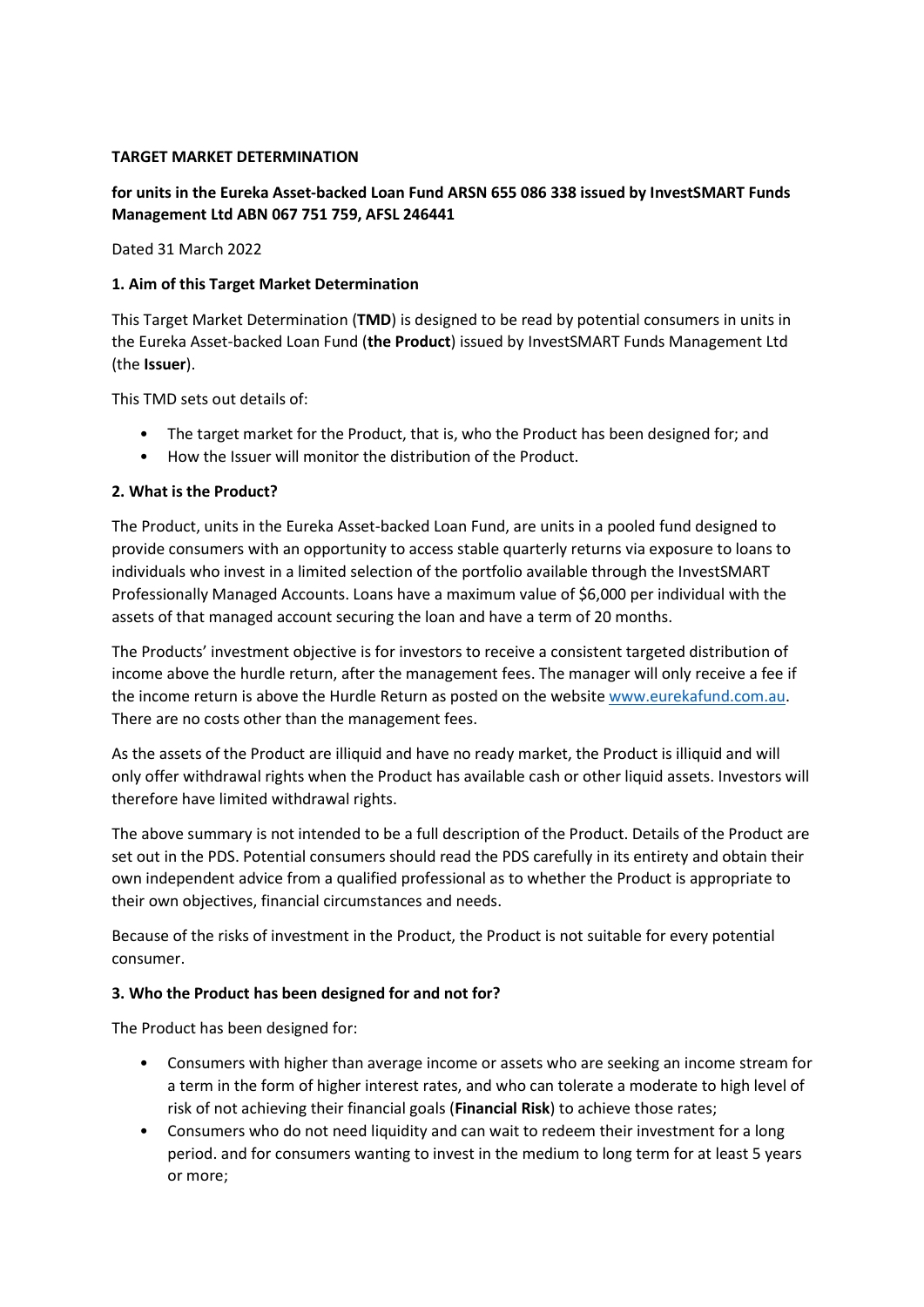• Consumers wanting an investment that is not correlated with share markets.

The Product has not been designed for:

- Consumers with limited income and assets;
- Consumers seeking capital growth and not income;
- Consumers who are risk averse or could not tolerate any capital loss;
- Consumers who require their investments to be reasonably liquid and held only for the very short term of less than 24 months.

### 4. Consistency between target market and the Product

Based on an analysis of the key terms, features and attributes of the Product, the Issuer has determined that these are consistent with the likely objectives, financial situation and needs of the identified class of consumers.

### 5. How is the Product to be distributed?

The Issuer will be promoting the Product directly to existing clients of the Issuer and related companies of the Issuer;

- Using targeted email address lists;
- Using targeted adverts; and
- Via the Issuer's and related company websites.

### 6. What are the distribution conditions?

The Product must not be advertised on broad social media or through normal channels in a way that might imply it is suitable for all consumers indiscriminately.

The Issuer must take steps to distribute via means resulting in the distribution being slanted towards consumers who do not require liquidity, with higher-than-average income or assets (including consumers with their own self-managed super funds), who are seeking fixed interest-like returns and who can tolerate a moderate level of Financial Risk to achieve those returns.

This will be achieved by the Issuer using distribution methods such that the likelihood of consumers outside the target market taking up the Product is low.

#### 7. Adequacy of distribution conditions

The Issuer will consider the following to determine the adequacy of its distribution methods:

- Is the distribution method likely to target potential consumers seeking an income stream for a term in the form of fees from small borrowers?
- Is the distribution method likely to target potential consumers who can tolerate a moderate level of investment risk to achieve those rates?
- Is the distribution method likely to target potential consumers who have more than a small amount of capital even if only a small proportion of which is being invested in the Product?
- Is the distribution method likely to target potential consumers who do not need liquidity and can wait to redeem their investment?
- Is the distribution method likely to target potential consumers who want an investment which is not correlated with share markets, that is, the value of the investment does not go up and down as share markets go up and down?